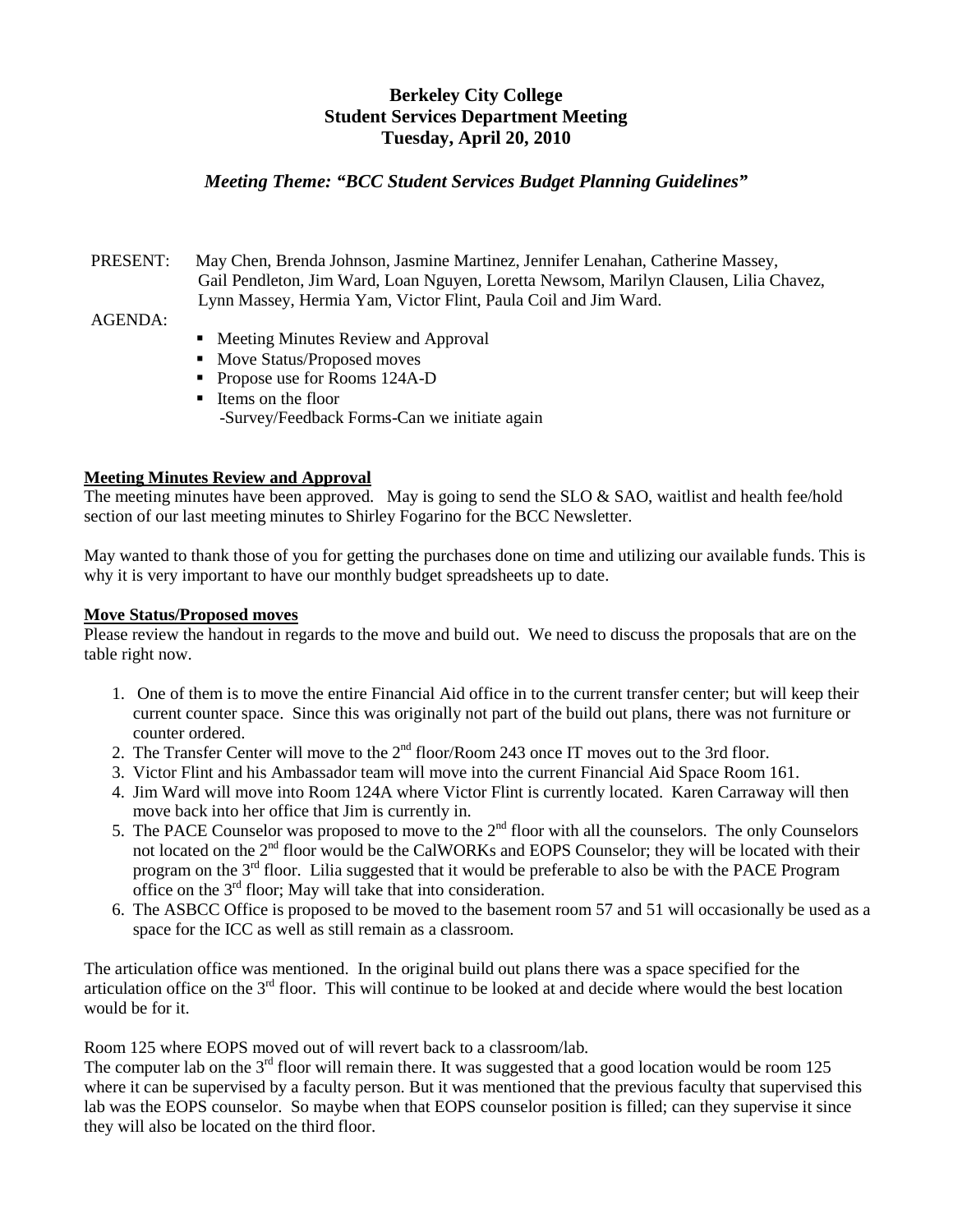#### **Proposals for the use of Rooms 124A-D**

**Here are some of the proposals:**  Room 122: To be used for onsite health services or the Articulation Office Room 124A: Jim Ward Room 124B-D: Institutional Effectiveness Specialist, Library Staff, and/or a tutoring room. Room 124E: Assessment Equipment/Storage Room and Testing Room

#### **Student Services Budget Planning Guidelines**

May distributed a handout of our 2010-2011 Budget Planning and Strategies. By the end of this week, Friday, April 23<sup>rd</sup>, please send May your suggestions in regards to the budget planning.

As of April 1<sup>st</sup> there has been a hiring and spending freeze. This fiscal year we receive our funding very late in the year; therefore we could not plan it out very well. We will not have enough resources to support our services; therefore we may have to share some services with our sister campuses. Unfortunately, we are going to be forced back to our 2008-2009 budget plans. There will be a budget forum this Thursday, April  $22^{nd}$  at  $2pm$  in the 4<sup>th</sup> floor conference rooms.

There were some layoffs and bumping, but no one at BCC. We received staff from other colleges as a result of bumping, but we did not suffer any losses.

We are receiving a lot more students coming from southern California, out of state and foreign students to take their pre-reqs here to transfer to UCB. We really need to increase our efficiency here through these budget reductions.

May introduced that there will be a Fulbright Scholars Program occurring this summer.

#### **Items on the floor**

Survey/Feedback Forms-Can we initiate again. There have been lots of complaints and when student s ask for a complaint form, we do not have one. Jasmine will bring to our next meeting our previous feedback form and current complaint/information form and add to the agenda, so that we can review it then.

The financial aid office received two specialist positions instead of just one. This was done with special permission. Catherine Nichols and Loan "Jackie" Vo are our new Financial Aid Specialists.

Brenda thanked some of the staff that stepped in to help out with the voting polls for today and tomorrow.

#### **BRIEF SUMMARY OF FOLLOW-UP ITEMS TO TRACK:**

--May will look into the suggestion of having the Easy Pass Waiver Form Instructions on the back of the form. She will also follow-up with the suggestions for the High School Concurrent enrollment form.

**NEXT MEETING: STUDENT SERVICES RETREAT, TUESDAY, MAY 4, 2010 FROM 12:30-5PM 12:30-1:30pm Refreshments/Lunch in Room 451B, then from 1:30-5pm Teach Learning Center, 3rd floor.** We will follow-up with our SLO's and invite Jenny Lowood and Terry Tricomi to join us.

#### PLEASE SEND AGENDA ITEMS NO LATER THAN THE FRIDAY BEFORE.

Meeting adjourned at 3:28pm J.Martinez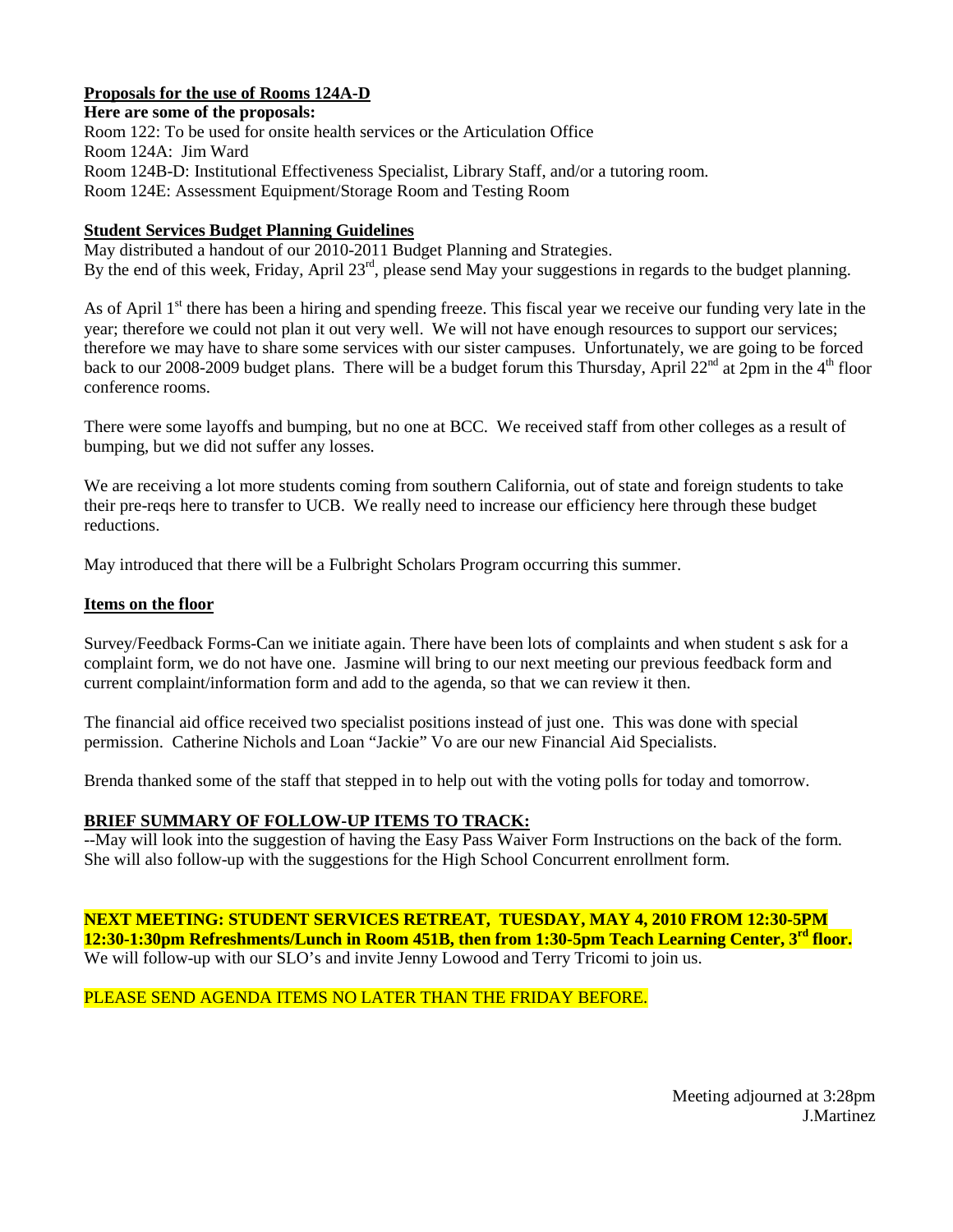# **Berkeley City College Student Services Facility Planning and Implementation**

## **Guiding Principals**

Inclusive, participatory, communicative, and consultative

Delivering services to students in an effective, efficiency, and student-friendly fashion.

Focus on services, instead of functional gains or losses in office sizes.

Identify and implement "Win Win" solutions, and avoid unnecessary moves and work interruption.

## **Action Strategies**

Identify Eileen Pippins, and then Paula Coli and Jasmine Martinez as regular BCC Facility Committee members representing Student Services.

Communicate about facility development and moves impacting Student Services in bimonthly Student Services Council meetings.

Communicate with individual offices/functions that have had included in the BCC buildout and various Phases.

Conducted Student Services space needs survey by meeting with all end-users, including staff and students. See Attachment for communication summaries.

## **Near- and Mid-term Moving Plans and Rationales**

- 1. Student Services Dean, and Secretary to the Dean, will move to the  $3<sup>rd</sup>$  floor.
	- Rationale: To provide on-site supervision to EOPS, CARE, and CalWORKs functions. To have administrator on all four floors.
- 2. Financial Aid Supervisor will move into the newly built office, and the four regular staff will move into the current Financial Aid Office and acquiring additional work space on the first floor in 124 area.

Rationale; To accommodate the additional space needs due to staff growth (2 to 5).

To stay close within reasonable vicinity.

To be less disruptive of services to students and staff working environment at BCC (e.g., instead of previously discussed of having A&R and Financial Aid exchanging offices.)

3. EOPS/CARE/CalWORKs moves to the third floor, according to the previously developed plan.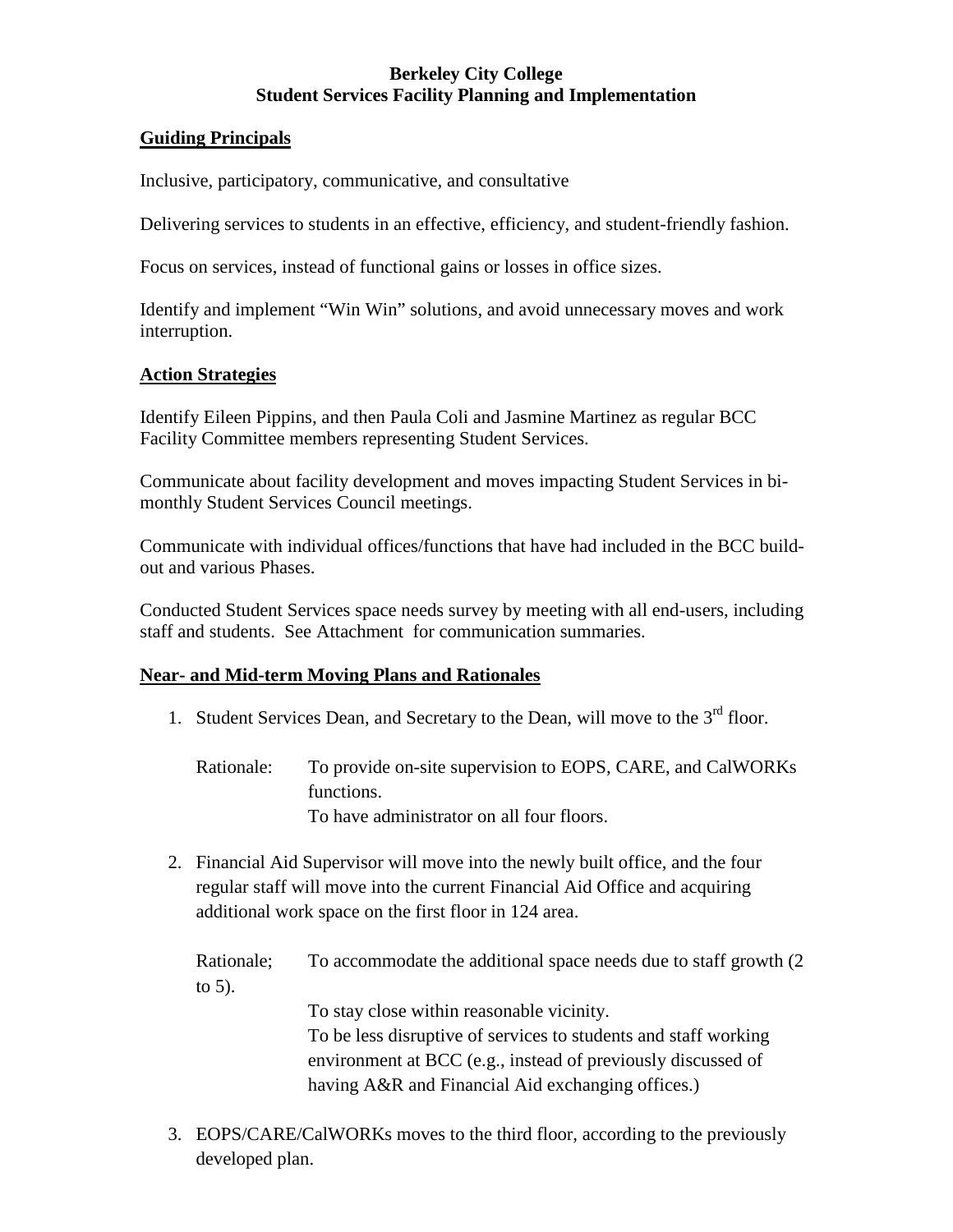- 4. Transfer and Career Information Center moves to the current IT office to be vacated.
	- Rationale: To be close to the counselors so that counselors and Transfer/Career Coordinator could provide seamless services to student seeking transfer/career advisement – Counselors have invited Transfer/Career Center to move to Counseling area several times.

To have front counter coverage when the Transfer/Career Coordinator works off-site.

To be able to arrange 4-year receiving institutions' visits by using office space that is not scheduled for adjunct counseling during the visit dates and time that is pre-agreed and pre-scheduled.

Cons: The new location is slightly smaller than the current location.

The new location may be less visible for students.

- 5. All counselors move to the  $2<sup>nd</sup>$  floor Counseling Office, except EOPS/CARE/CalWork counselors.
	- Rationale: All counselors will receive similar trainings and updates; provide general counseling and specific counseling to targeted populations.

Exception: Title 5 requests EOPS/CARE/CalWork counselors provide specific counseling to the target population.

6. Student Activity Specialist and Student Activity Office moves to the current Transfer/Career Office on the  $1<sup>st</sup>$  floor, assign current  $5<sup>th</sup>$  location as work/design room for the growing student clubs and Inter Club Council (ICC).

Rationale: Student Activity Specialist:

This location has one built-in office to allow the Specialist to conduct business in a less disruptive work environment with privacy; and be able to provide immediate suggestions and advice to the Associated Students (ASBCC).

# ASBCC:

- Recognize that ASBCC and student clubs activities (a) Play a significant role in teaching and learning, the concept and activity is similar to Service Learning and Co-Op, and (b) Are proven to be significant and positive factors of increasing student retention and success by numerous nationally renowned educational researchers. For example, De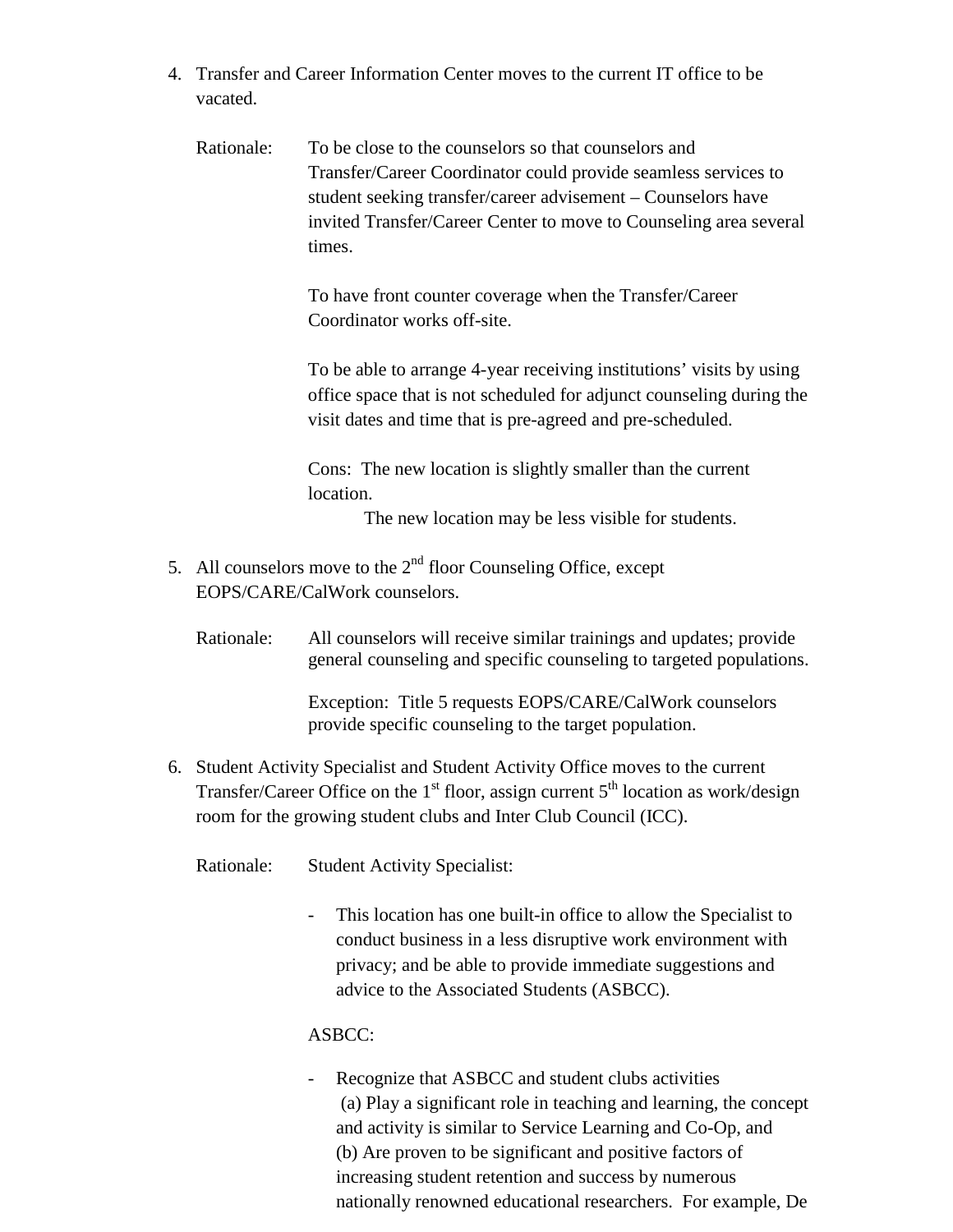Anza College indicates such fact in its Class Schedule front and back cover.

- To respond to service requests e.g., office hours, Student ID services, made by the general public, including Trustee and BCC Administration. The BCC enrollment grew from 6,921 (05-06)/7,876 (06-07) to 11,572 in 08-09 or by 67% or 47%. Meanwhile, the number of student clubs tripled during this period. In 2009-10, BCC has more than 20 clubs.
- To respond to ASBCC's previous requests for extra space and to assign reasonable size to accommodate ASBCC's duties and responsibilities. (According to our space inventory report, the current ASBCC square footage totals 262. The adequate space would be 869. The ASF of the transfer center is 861.)
- To support teaching and learning. It is noteworthy that one room on the 5<sup>th</sup> floor previously requested by ASBCC will be able to be converted into a "Dry Lab" to further support teaching and learning.
- To enable ASBCC senators to be able to communicated with their constituents conveniently in a visible location.
- To enable ASBCC and ICC members to conduct meetings and other planning activities in reasonable locations (current Transfer/Career Center and the current ASBCC office on the  $5<sup>th</sup>$  floor) and size that could adequately support the activities.
- See rationales developed by ASBCC below.

The potential relocation ASBCC office and common problems with the current office:

1) Location- The current office (rm 511) is very out of the way which creates two problems. One, students seeking help from us often go back and forth between the first or second floor and 5th several times before their issue is resolved. Two, the office is located in a place where students don't usually walk by. Typically students find out where the office is because they need a student ID, and even then think it's just the ID office. So room 511 limits the visibility of the ASBCC to the student body. This reduces the number of students that we interact with and our overall effectiveness.

2) Space- Both the shape and the size of the office create challenges in basic functionality. There is not enough room for more computers; we currently have 3, 1 for the advisor and 2 for AS business. Between the work on minutes and agendas, clubs, council members office hours, daily treasury task, and general use, the demand is so high that people don't use the office for many things because computers are so integral to everything we do. There isn't enough room to work on banners or other large projects. It is too small to hold a meeting of more than 4 people effectively. The triangle shape minimizes the floor space which makes it hard to get around especially for people with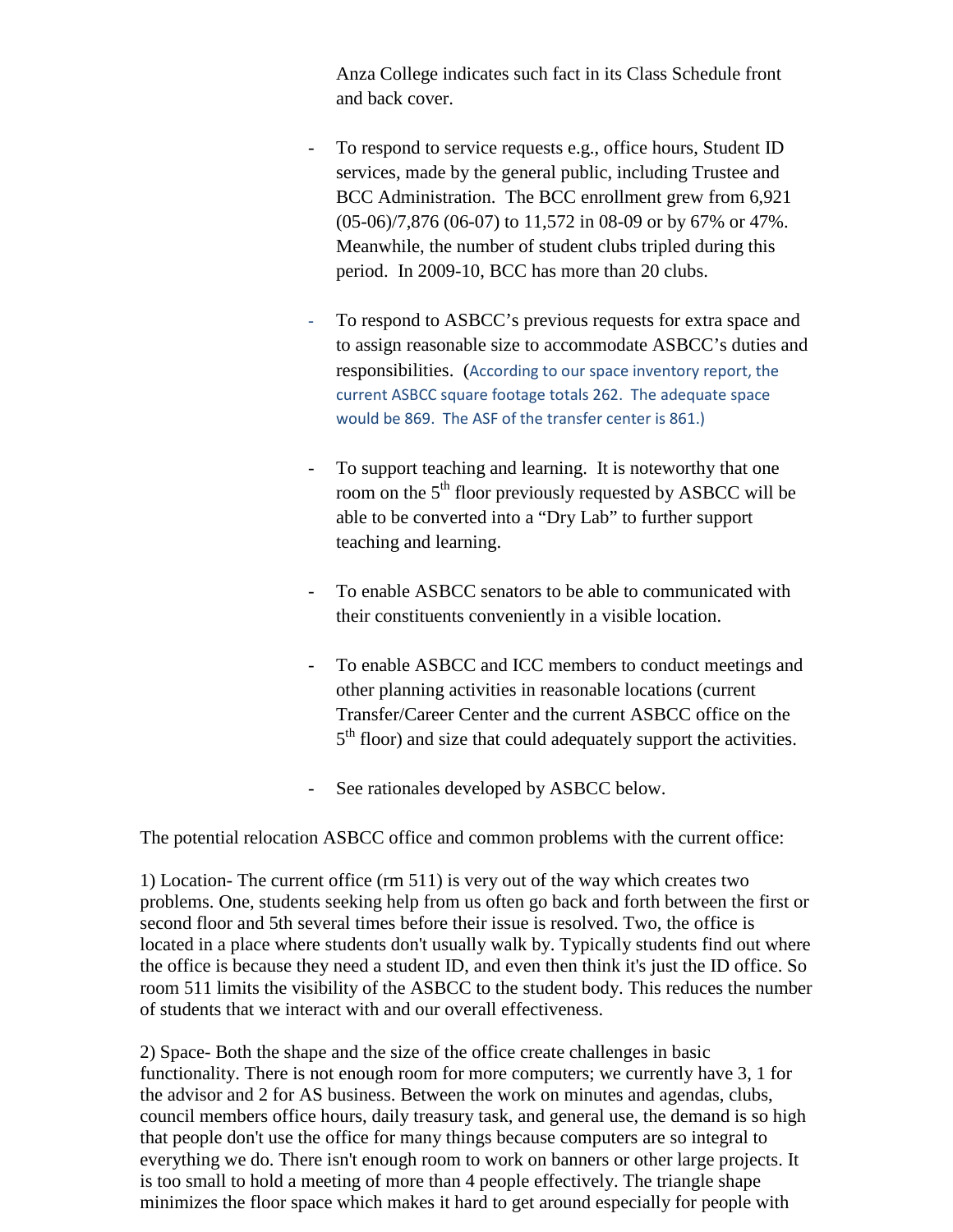physical disabilities. Also it is practically impossible to have a private meeting, which discourages students from discussing sensitive or personal issues. There is no storage space for larger items associated with events.

To sum it up room 511 isn't used as much as it should be because it is difficult to get work done there. If we had a place with more computers, open table space for meetings and projects, some storage for larger item, and the ability the ability to have one on one meetings The room would be used much more often and more things would get done. If we were located in a more accessible and frequented spot the AS would have more interactions with students. This would help in many ways including: holding council members more accountable, more involvement from students in clubs and events, a more informed student body on current issues, and a potential alleviation of demand on student services and the AS would more often help resolve small issues and guide to the right departments with the necessary things in hand.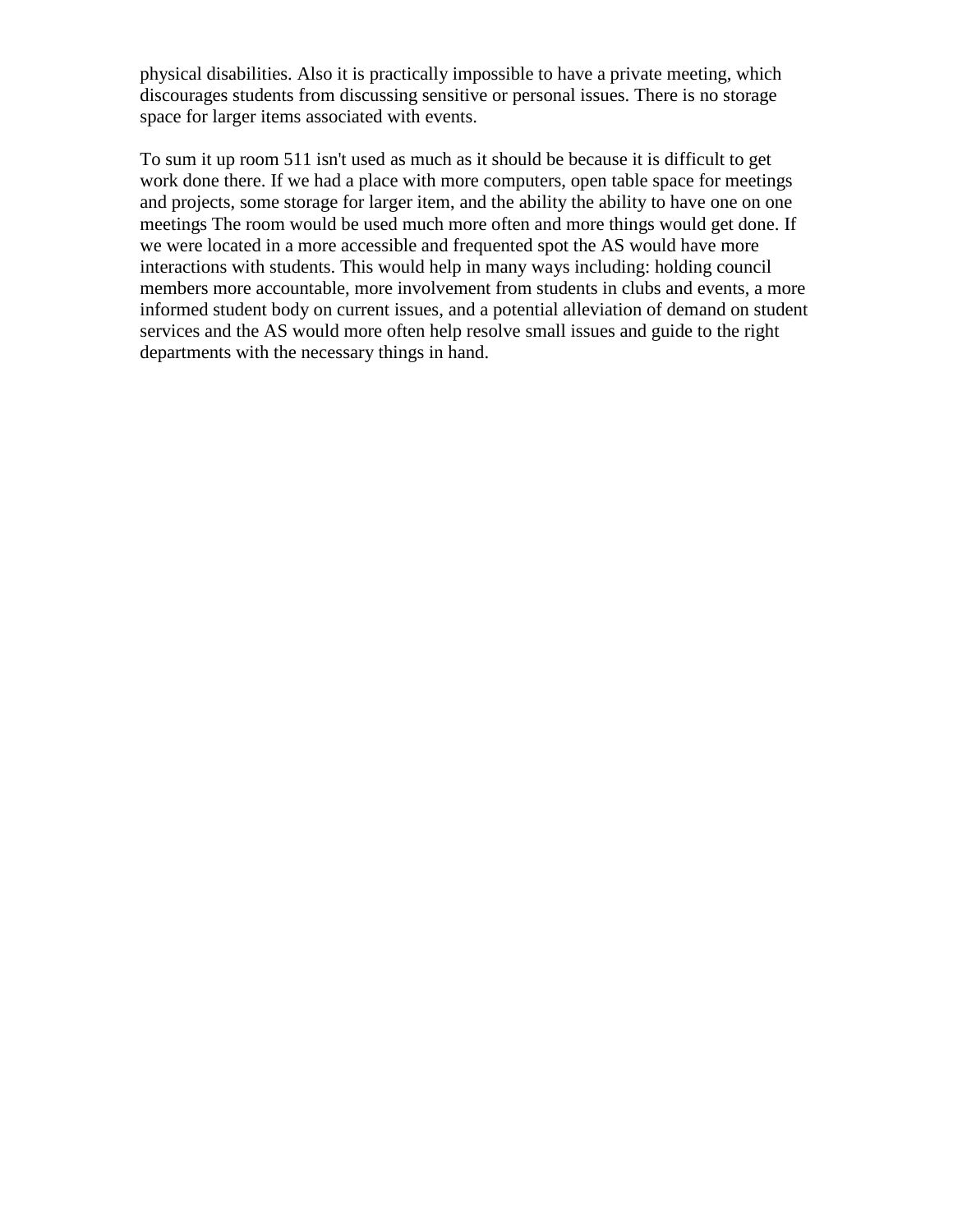# **Worksheet for Build-Out** and on-going Student Services space needs & concerns\*

Please note in the column next to your department any/all space-related concerns for your area. If others are in your department, please consult with all and forward all comments. The column will expand to accommodate your input.

Comments might include issues related to location, and/or how you need to use your allocated space more effectively, for example better storage or file management system, office space, etc.

If your area has no concerns, please let us know this as well.

Please send this worksheet back to Jasmine (jmartinez@peralta.edu) and Paula (pcoil@peralta.edu) by **Friday, Jan. 29**, so that we may compile and forward the information to Brenda and May, and keep our student service space-related needs in the planning loop. Thank you!

| <b>Student Service</b>      | <b>Primary</b>      | <b>Concerns:</b>                                                                                                                                                                                                                                                                                                                                                                                                                                                |
|-----------------------------|---------------------|-----------------------------------------------------------------------------------------------------------------------------------------------------------------------------------------------------------------------------------------------------------------------------------------------------------------------------------------------------------------------------------------------------------------------------------------------------------------|
| <b>Department</b>           | contact             |                                                                                                                                                                                                                                                                                                                                                                                                                                                                 |
| Admissions &<br>Records     | Loretta<br>Newsom   | Overall space as allocated is very good;<br>however, file storage system at the back<br>of the office should be covered—system<br>can be improved (use Measure A funds<br>for this)?                                                                                                                                                                                                                                                                            |
| <b>Articulation Office</b>  | Joseph<br>Bielanski | Joseph's current office (in counseling<br>area) is assumed to be the designated<br>articulation office. At one point there<br>was a space slated for articulation on the<br>third floor, but the plan changed. There<br>needs to be a dedicated office space for<br>articulation. Being near counselors<br>makes sense because they often have<br>questions and feedback about articulation<br>agreements as they work with students<br>interested in transfer. |
| Assessment &<br>Orientation | Gail<br>Pendleton   | Space needs for assessment and<br>orientation will be better met once the<br>storage room 124E is returned to this<br>department. (This is the room that is<br>temporary office space for the bursar.)<br>This room is used to house supplies for<br>orientation / assessment & matriculation<br>follow-up, and store student assessment<br>records kept on file for 3 years. It is also<br>the space to offer individual ATB testing.                          |
| Counseling                  | <b>Alley Young</b>  | For now counseling office space is<br>sufficient. A larger storage area for files                                                                                                                                                                                                                                                                                                                                                                               |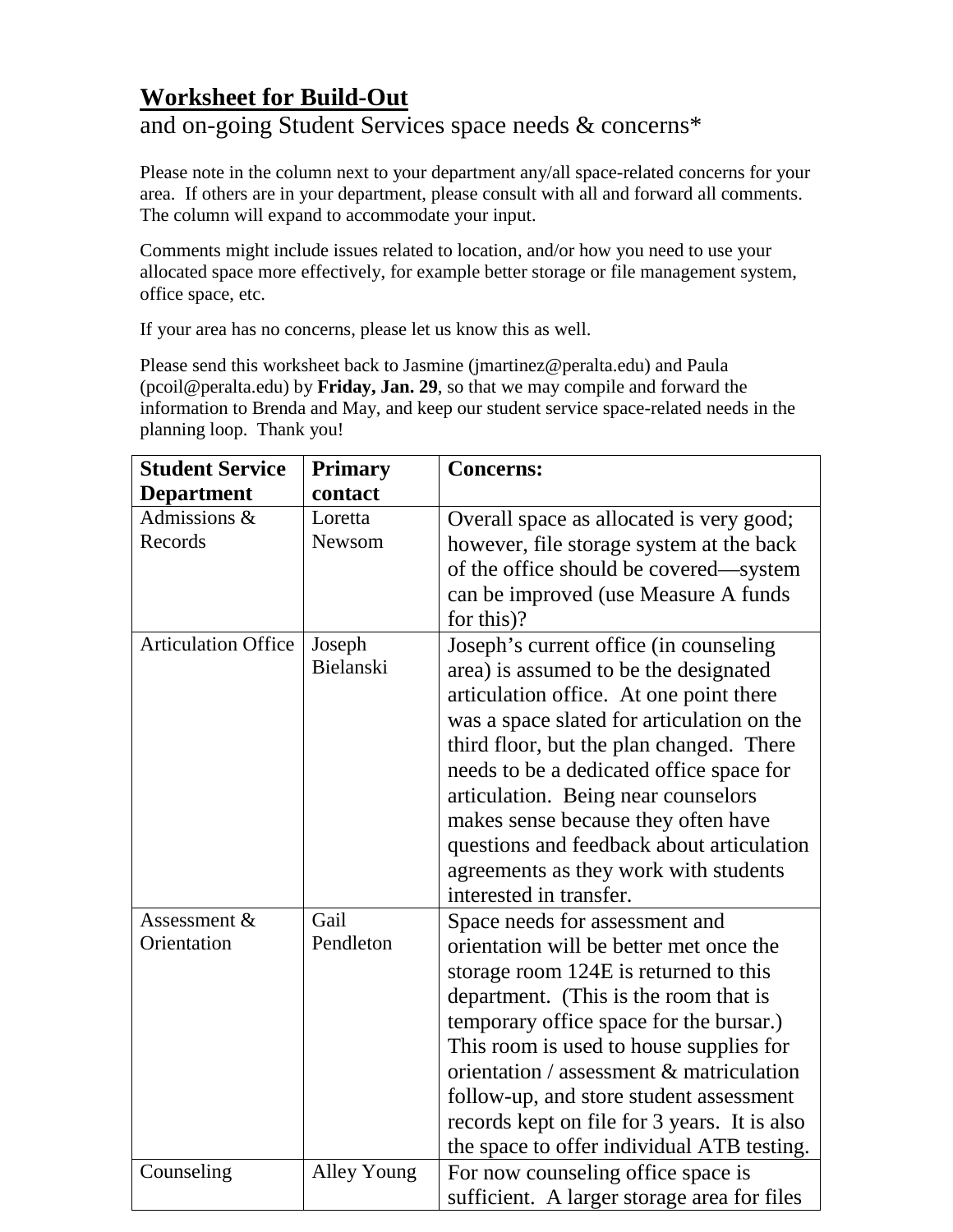|                          |                          | and supplies would be better (current<br>spaces are functional but too small).<br>Articulation office on the $3rd$ floor makes<br>sense because of closer proximity to<br>instructional faculty. Transfer/Career<br>center should be located on the $2nd$ floor<br>close to counseling for more effective<br>collaboration between these service<br>areas.                                                                                                                                                                                                                                                                                                                                                                                                                                                                                                                                                                                                                                                                                                                                                                                         |
|--------------------------|--------------------------|----------------------------------------------------------------------------------------------------------------------------------------------------------------------------------------------------------------------------------------------------------------------------------------------------------------------------------------------------------------------------------------------------------------------------------------------------------------------------------------------------------------------------------------------------------------------------------------------------------------------------------------------------------------------------------------------------------------------------------------------------------------------------------------------------------------------------------------------------------------------------------------------------------------------------------------------------------------------------------------------------------------------------------------------------------------------------------------------------------------------------------------------------|
| Dean's Office            | <b>Brenda</b><br>Johnson | SS administration presence and space on<br>the first floor is important. Many<br>students are coming from financial aid or<br>$A&R$ to see the dean and proximity is<br>good. Allocated space is adequate.                                                                                                                                                                                                                                                                                                                                                                                                                                                                                                                                                                                                                                                                                                                                                                                                                                                                                                                                         |
| EOPS/<br><b>CalWORKs</b> | Ayele Lemma              | Planning was thorough for space needs<br>for EOPS & CalWORKs; the phase II<br>build-out should be adequate for these<br>programs.                                                                                                                                                                                                                                                                                                                                                                                                                                                                                                                                                                                                                                                                                                                                                                                                                                                                                                                                                                                                                  |
| <b>Financial Aid</b>     | Loan Nguyen              | Financial Aid still has many space-<br>related needs that are unmet. Storage for<br>this office is inadequate—they will need<br>to use the small room that is in the mail<br>room area designated FA storage but it is<br>not enough (the storage for A&R would<br>be better—this space is potentially<br>accessible from the FA main office).<br>There is a need for a private office space<br>in addition to the office created for the<br>supervisor. Using the space near<br>Brenda's office would be ideal, and this<br>has been discussed with Brenda and<br>May. There needs to be provision for 2<br>work stations beyond what can be<br>accommodated in the main FA office.<br>Higher cubicle structures like on 4 <sup>th</sup> floor<br>would help, and allow for more private<br>meetings with students (in the area by the<br>Dean's office).<br>File storage for active, working student<br>files is a big issue. There is a mechanical<br>system at Merritt that is a model for what<br>we could have here. Currently there are<br>boxes of files throughout the office, and<br>inadequate space to easily access student<br>files. |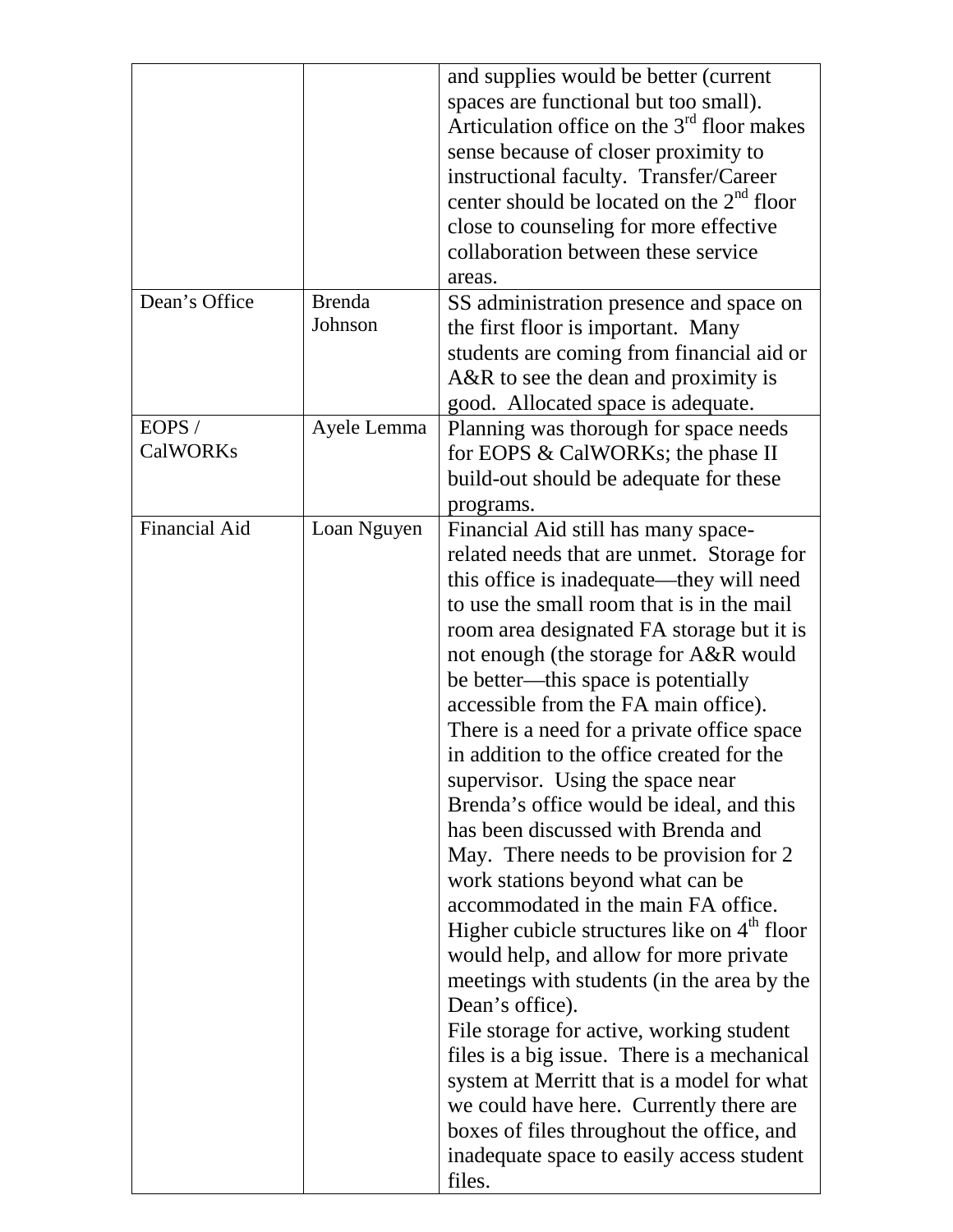|                           |                       | Also, a waiting area could be established   |
|---------------------------|-----------------------|---------------------------------------------|
|                           |                       | in the lobby for students waiting for       |
|                           |                       | individual appointments (if the area near   |
|                           |                       | Brenda's office is used for FA). Lastly,    |
|                           |                       | there should be a narrow credenza or        |
|                           |                       | cabinet purchased to house forms that       |
|                           |                       | counter staff need to access. (Currently    |
|                           |                       | an open paper storage structure sits on 2   |
|                           |                       | wooden chairs borrowed from the             |
|                           |                       | LRC—this has been the case since we         |
|                           |                       | moved in to BCC.)                           |
| LRC/Tutoring              | Jim Ward              | Jim requires a private office space to      |
|                           |                       | focus on the duties of coordinator          |
|                           |                       | (scheduling, hiring and payroll             |
|                           |                       | paperwork, space to meet w/ individual      |
|                           |                       | tutoring staff, etc.)—he had been           |
|                           |                       | operating in a shared office, and now       |
|                           |                       | realizes how much more effective he can     |
|                           |                       | be since in room 117. He has addressed      |
|                           |                       | these concerns to Brenda, and clearly       |
|                           |                       | requests to stay in 117. In addition,       |
|                           |                       | Karen has expressed need for a private      |
|                           |                       | office, and has discussed this with         |
|                           |                       | Brenda.                                     |
| <b>PACE</b>               | Marilyn               | Space needs are being addressed in the      |
|                           | Clausen               | build-out. Staff don't know what            |
|                           |                       | furniture will be moved, if any. Unclear    |
|                           |                       | on details of F, F & E.                     |
| PSSD, including           | Lynn Massey           | More counseling office space is needed.     |
| Alt. Media                |                       | More storage, and more space for testing.   |
|                           |                       | Even though the technology lab space is     |
|                           |                       | also functioning as testing space there are |
|                           |                       | many times when it is full.                 |
|                           |                       | The shared office is very busy and traffic  |
|                           |                       | flow is disruptive for other worker         |
|                           |                       | (Jennifer).                                 |
| <b>Student Activities</b> | <b>Eileen Pippins</b> | Not available.                              |
| <b>Student Outreach</b>   | <b>Victor Flint</b>   | Current office space is adequate.           |
| Transfer & Career         | Paula Coil            | Location on the first floor is good for     |
| Information               |                       | visibility. Many students walk in           |
|                           |                       | because of easy access who might            |
|                           |                       | otherwise not use the center, and it's easy |
|                           |                       | to work with visiting reps and post on job  |
|                           |                       | board from this location. Space is also     |
|                           |                       | large enough for workshops and to host      |